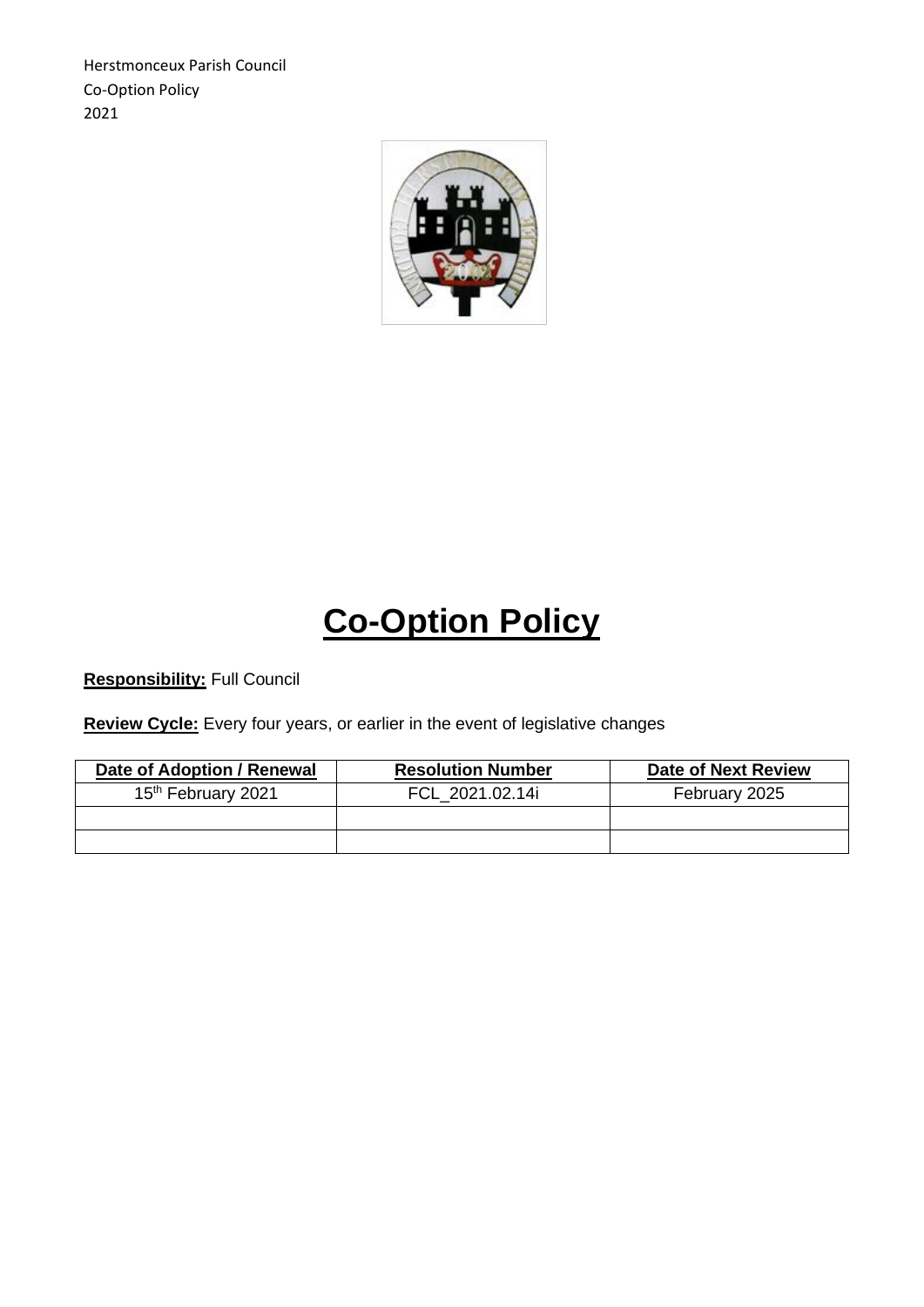## Herstmonceux Parish Council Co-Option Policy 2021 **Introduction**

If no request for an election is received by Wealden District Council by the date on the Notice of Vacancy, Democratic Services will advise the Parish Council that it may co-opt to the vacancy. Cooption is the process by which the Parish Council selects a new Councillor and it is carried out as an agenda item within a Parish Council meeting, as according with these agreed procedures. The successful candidate is a councillor in their own right and is no different to any other member; cooption is a legitimate form of election as part of the election process.

The Parish Council manages the process of co-option by itself and strives to demonstrate that it is fair and equitable by following the procedure set out below:

## **Procedure**

- 1. Herstmonceux Parish Council invites interested candidates to write a one-page statement giving details of their experience and skills and stating why they wish to become a Parish Councillor. This Expression of Interest is to be received by the Clerk by a specified date. The written statement must be sent to the Clerk at least seven days prior to the meeting where co-option is to be considered by the Council. Letters received are circulated to Councillors ahead of the meeting at which a Parish Councillor is to be co-opted. These letters form part of the meeting pack which Councillors receive for every Parish Council meeting.
- 2. At the Full Council meeting candidates are invited to say something about themselves and Councillors have the opportunity to ask questions of the candidates. This will happen on an individual basis with no other candidates being present. Each candidate will be allocated a maximum of three minutes. Any Member not present for the verbal statements will not be entitled to vote on the co-option.
- 3. After all candidates have completed their statements, the session can be closed to the public for Members to resolve whether to proceed with the vote. If Members consider that none of the applicants are suitable, they will defer the co-option and re-advertise the vacancy.
- 4. Following the discussion, the public are invited back into the meeting before the voting takes place. Members will vote by a show of hands unless a **signed ballot** is called. If a signed ballot is called, the ballot will be counted, and the result announced by the Clerk. The successful candidate will then sign the acceptance. The details of the votes for and against will not be disclosed unless formally requested by a Councillor during the meeting. At the end of the meeting, ballot papers are destroyed by the Clerk.

## **Voting**

- 5. Candidates and any members of the public shall remain present. If there are more than two candidates for one position, the Chairman will request the Councillors present, to nominate any of the candidates. Candidates will require a proposer and seconder to progress to the voting stage. If there is only one vacancy, a Councillor may only nominate or second one candidate. One candidate needs to receive an absolute majority of votes.
- 6. Voting will be in accordance with Standing Orders by a show of hands and will continue until one candidate has received an absolute majority of those Councillors present. At this stage, the successful candidate will be declared co-opted.
- 7. Should no single candidate receive a majority on the first vote, the candidate with the lowest number of votes is eliminated. Voting will then take place for the remaining candidates until